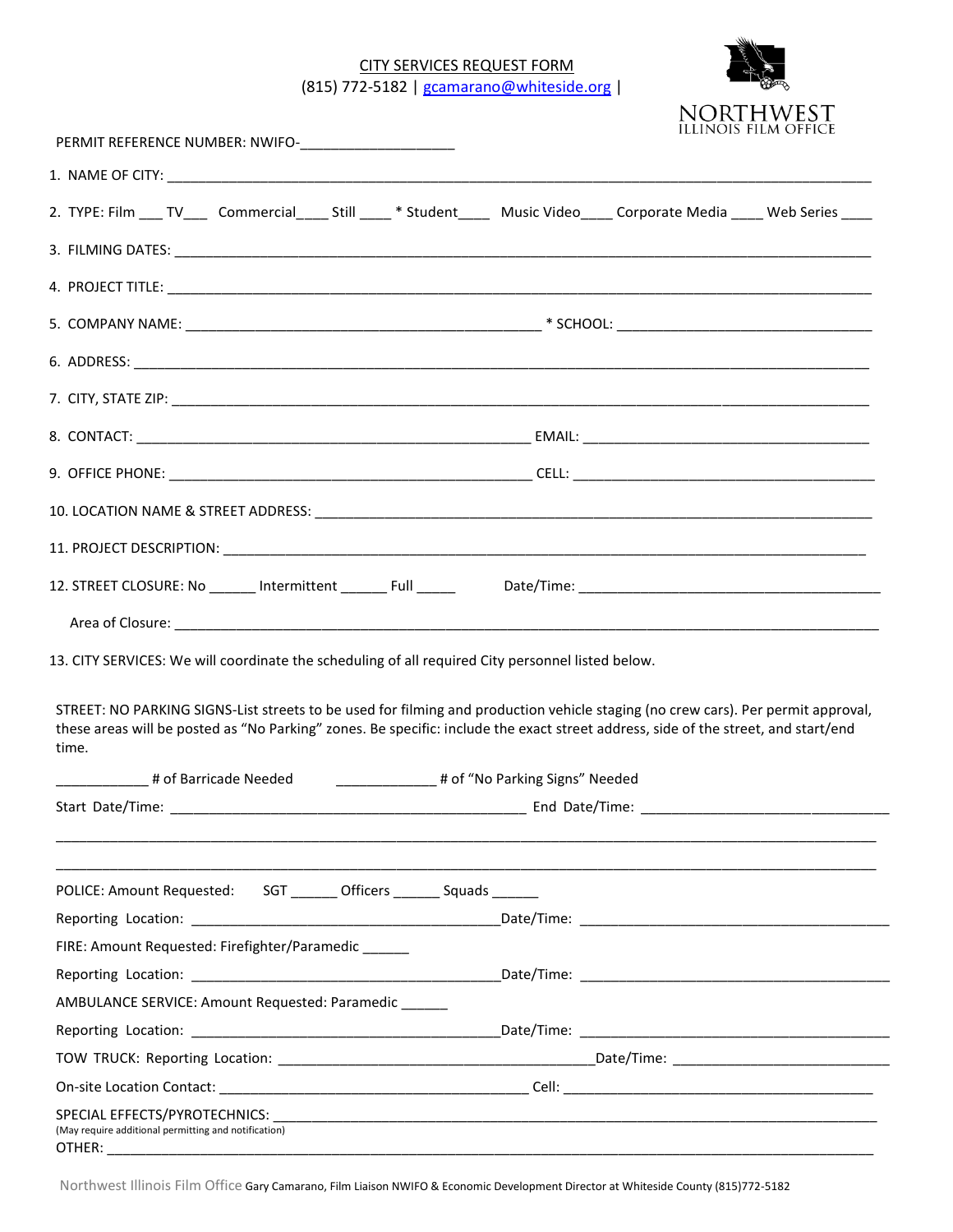

### POLICE DEPARTMENT

Police supervision is necessary for any traffic control on city streets and/or use of special effects/firearms. Production must provide appropriate timecards and paperwork for compensation when hiring personnel. An invoice for requested squads will be emailed. The Police Department requires at least 48 hours prior notice for all requests (not including weekends and holidays). For filming on Monday, notice is required by noon the Friday prior. No exceptions will be made and late requests will be denied.

Police Personnel Sergeants - \$45 per hour Officers - \$40 per hour Guaranteed 6 hours Time & 1/2 after 8 hours Equipment Squad Car - \$150 per day - traffic control only, may not be used for picture

#### FIRE DEPARTMENT

Fire Department supervision is mandatory in the use of special effects, pyrotechnics, wet downs, stunts and any instance involving the concern of public safety. Production must provide appropriate timecards and paperwork for compensation when hiring personnel.

Fire Personnel Firefighter/Paramedic -\$45 per hour Guaranteed 6 hours Time & 1/2 after 8 hours

STREET DEPARTMENT The Northwest Illinois Film office will assist with scheduling Streets and Sanitation services.

Posting of "No Parking" Signs \$25 per location

Tow Trucks for relocation -Contact Film Office for assistance. DO NOT CALL ON YOUR OWN. \$50 per hour

Barricades \$5 per day per barricade Reimbursement fee for non-returned barricades- \$65 each

#### AMBULANCE SERVICE

Ambulance Services requires at least 6 month in advance to reserve. Production must provide appropriate timecards and paperwork for compensation when hiring personnel.

Ambulance Personnel Paramedic -\$65 per hour Guaranteed 6 hours Time & 1/2 after 8 hours

\*All Fees are subject to change. Contact Gary Camarano, Film Liaison at (815) 772-5182